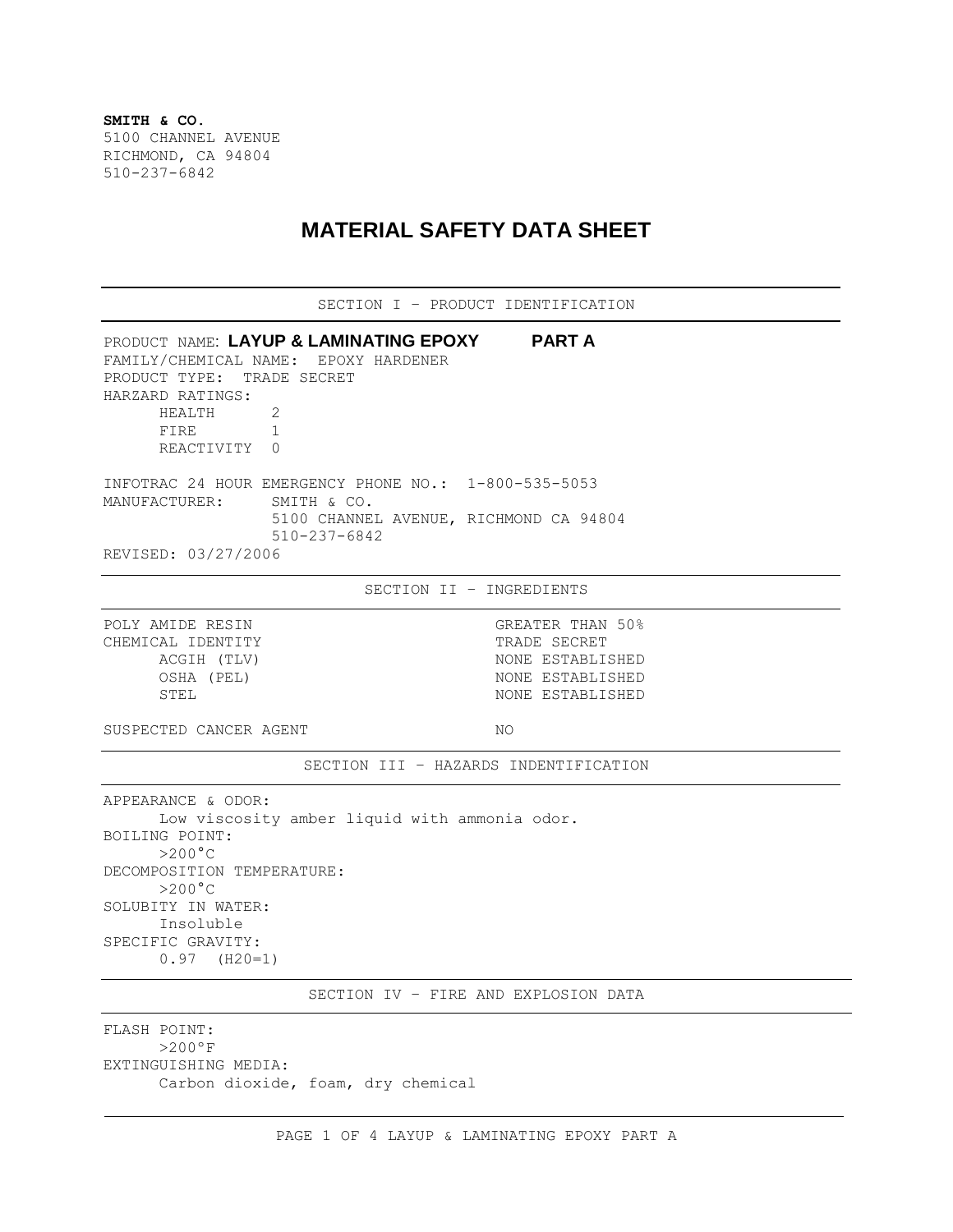FIRE FIGHTING PROCEDURES-SPECIAL: Use self-contained breathing apparatus. Cool fire-exposed containers with water. UNUSUAL FIRE AND EXPLOSION HAZARDS:

Decomposition and combustion products may be toxic.

SECTION V – REACTIVITY DATA

STABILITY:

Stable under normal storage conditions. CONDITIONS TO AVOID: Elevated temperatures INCOMPATIBILITY: Strong oxidizing agents, mineral acids (E.G. H<sub>2</sub>SO<sub>4</sub>, HCL, HNO<sub>3</sub>, HCLO<sub>4</sub>) and epoxy resins under uncontrolled conditions. HAZARDOUS DECOMPOSITION PRODUCTS: Carbon Monoxide, Carbon dioxide, Aldehydes, oxides of nitrogen. HAZARDOUS POLYMERIZATION: Will not occur. CONDITIONS TO AVOID: Strong acids or bases in bulk.

SECTION VI – HEALTH HAZARD DATA

WARNING: MAY CAUSE SEVERE EYE AND SKIN BURNS. HARMFUL IF SWALLOWED. HIGH

CONCENTRATION OF VAPORS MAY CAUSE SEVERE IRRITATION OF EYES AND RESPIRATORY TRACT. PRIMARY ROUTES OF EXPOSURE: Dermal ORAL LD50: (Rats) >2000 mg/kg; slightly toxic SKIN IRRITATION: (Rabbits) 10 g/kg; slightly toxic EYE IRRITATION: (Rabbits) 57/110; extremely irritating SENSITATION: Prolonged or repeated exposure may cause asthma and skin sensitation or other allergic response. OVEREXPOSURE EFFECTS: Irritation, sensitization and dermatitis. MEDICAL CONDITIONS AGGRAVATED BY EXPOSURE: Allergy, eczema or skin conditions. EMERGENCY AND FIRST AID PROCEDURES-EYES: Immediately flush eyes with water for at least 15 minutes, lifting upper and lower lids occasionally. Call physician. Get immediate medical attention. EMERGENCY AND FIRST AID PROCEDURES-SKIN: Promptly wash with mild soap and water for at least 15 minutes while removing contaminated clothing and shoes. Launder clothing before reuse and discard contaminated leather articles. Get medical attention if swelling or reddening occurs. EMERGENCY AND FIRST AID PROCEDURES-INGESTION: If conscious, give large quantities of water. Do not induce vomiting. Vomiting will cause further damage to the throat. Dilute by giving water or milk to drink if victim is conscious. Get medical attention immediately. Never give anything by mouth to an unconscious person. Call a physician.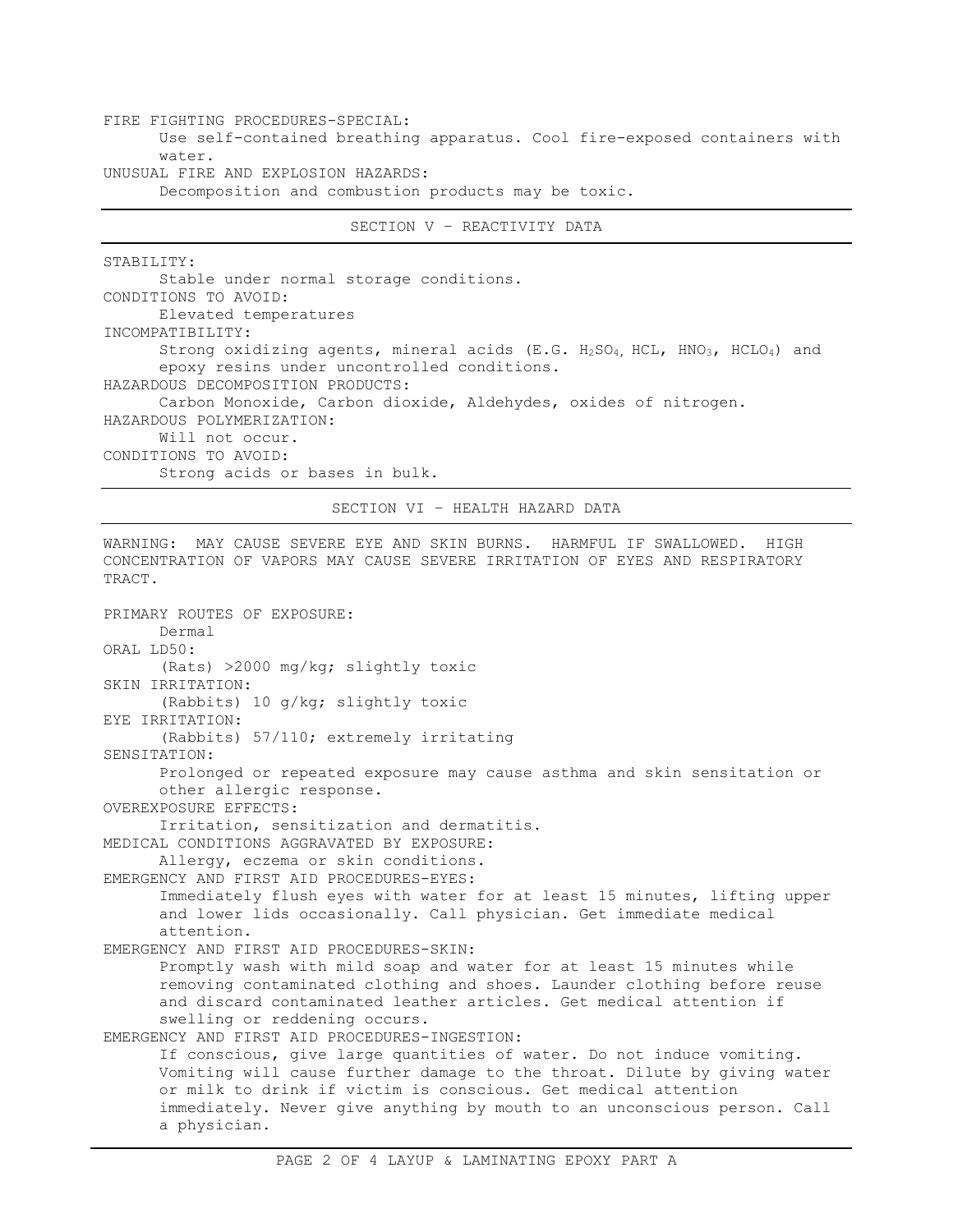EMERGENCY AND FIRST AID PROCEDURES-INHALATION: Remove to fresh air. Give oxygen if breathing is difficult. EMERGENCY AND FIRST AID PROCEDURES-OTHER: Promptly remove wet contaminated non-impervious clothing. Wash before reuse.

SECTION VII – SPILL OR LEAK PROCEDURES SPILL PROCEDURES: Avoid all personal contact. Take up with absorbent material. Shovel into closable containers. Flush contaminated area with water. WASTE DISPOSAL METHODS: Dispose of as hazardous waste in accordance with federal, state and local regulations. SECTION VIII – SPECIAL PROTECTION INFORMATION VENTILATION: Good general mechanical ventilation and local exhaust. PROTECTIVE GLOVES: Wear impervious gloves, neoprene or rubber. EYE PROTECTION: Wear splash-proof chemical goggles or safety spectacles with side shields. RESPIRATORY PROECTION: Use NIOSH approved respirator suitable for organic vapors, if required. OTHER PROTECTIVE EQUIPMENT: Wear appropriate equipment to prevent eye or skin contact. Use of barrier cream recommended. SECTION IX – SPECIAL PRECAUTIONS KEEP OUT OF THE REACH OF CHILDREN HANDLING, SHIPPING AND STORING PRECAUTIONS: WARNING !!! CAUSES IRRITATION. May cause allergic skin reaction. Avoid contact with eyes, skin or clothing. Avoid breathing vapor, mist or spray. Use with good ventilation. Wash after handling, and before eating, drinking, smoking or using toilet facilities.

Re-seal partly used containers. Ensure that all containers are properly labeled and/or stored away from children to prevent accidental ingestion. Store in cool, dry area with adequate ventilation in closed containers, away from open flames and high temperatures.

SECTION X – STABILITY AND REACTIVITY

DOT CLASS: Not regulated. RCRA STATUS: Not a hazardous waste under RCRA (40 CFR 261). CERCLA STATUS: Not listed. TSCA INVENTORY STATUS: Chemical components listen on TSCA inventory.